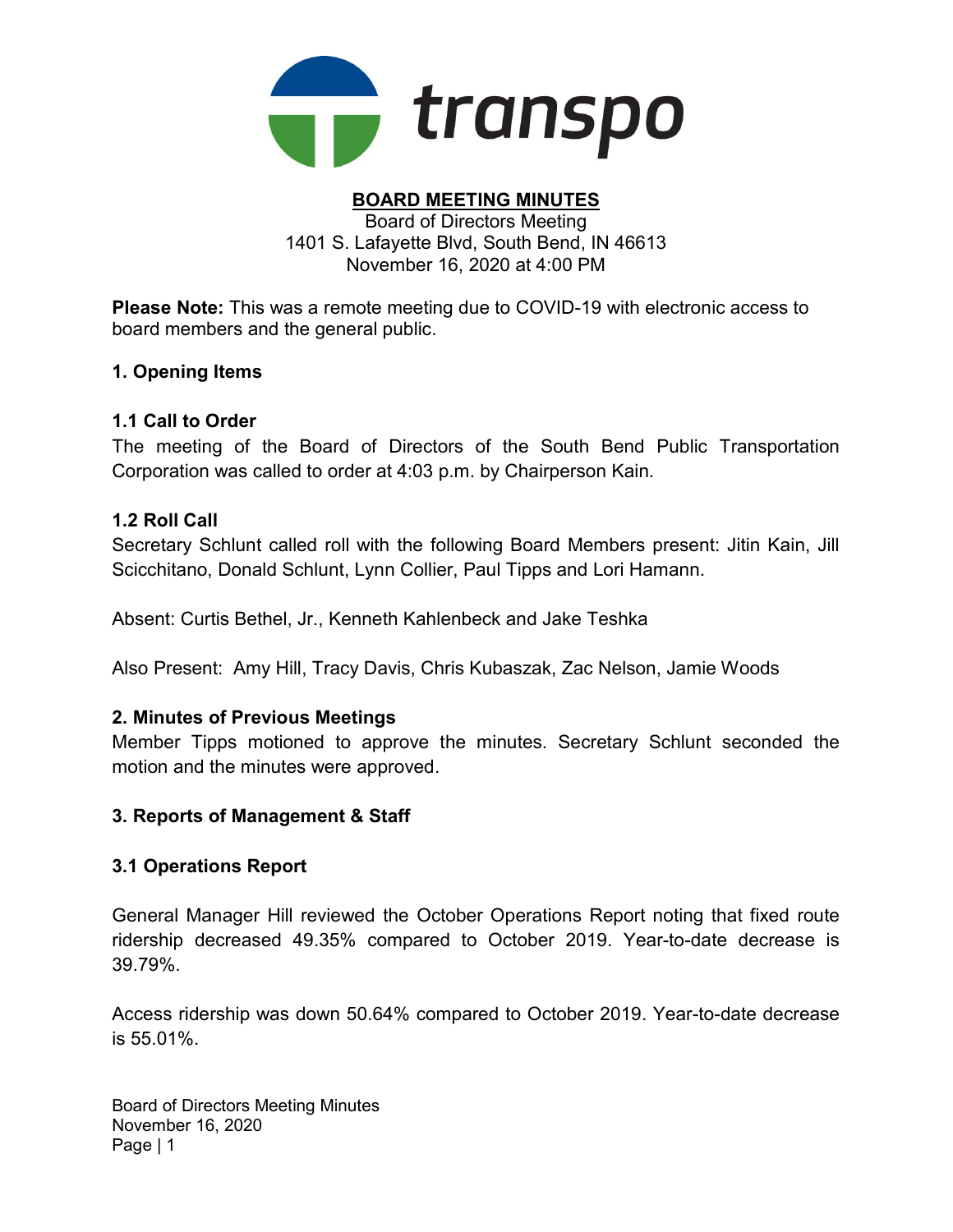The Safety Report showed one (1) preventable accident and four (4) non-preventative accidents.

The Passenger Service Reports were reviewed noting 21 fixed route reports were received with 17 complaints. Nine (9) were unsubstantiated, seven (7) are being monitored for future action and one (1) resulted in discipline. It was highlighted that four (4) commendations were received for four different operators.

Access received five (5) complaints with one (1) unsubstantiated, four (4) being monitored for future action.

There was one (1) report received for Administrative Staff which was a complaint and is being monitored for future action.

The full report was included in the board packet.

# 3.2 Finance Report

Controller Kubaszak reviewed the Finance Report noting that Passenger Revenue for the month was over budget due to recent billings for the school service. Revenue continues to be under budget for the year.

Controller Kubaszak reviewed the open Grants and Overtime reports. He shared that confirmation was received that the PPP loan has been forgiven and Transpo will not have to repay the loan.

The full report was included in the board packet.

# 3.3 Human Resource Report

Director Davis provided the HR report noting a total employee count of 115. Transpo is currently hiring for multiple part-time fixed route operators and Operations Manager – Paratransit.

The full report was included in the board packet.

# 3.4 Maintenance Report

General Manager Hill announced that Virgil McCarthy has been promoted to Director of Maintenance. He joined Transpo in 2013 and was promoted to Assistant Director of Maintenance in 2015. The board congratulated Virgil on his promotion.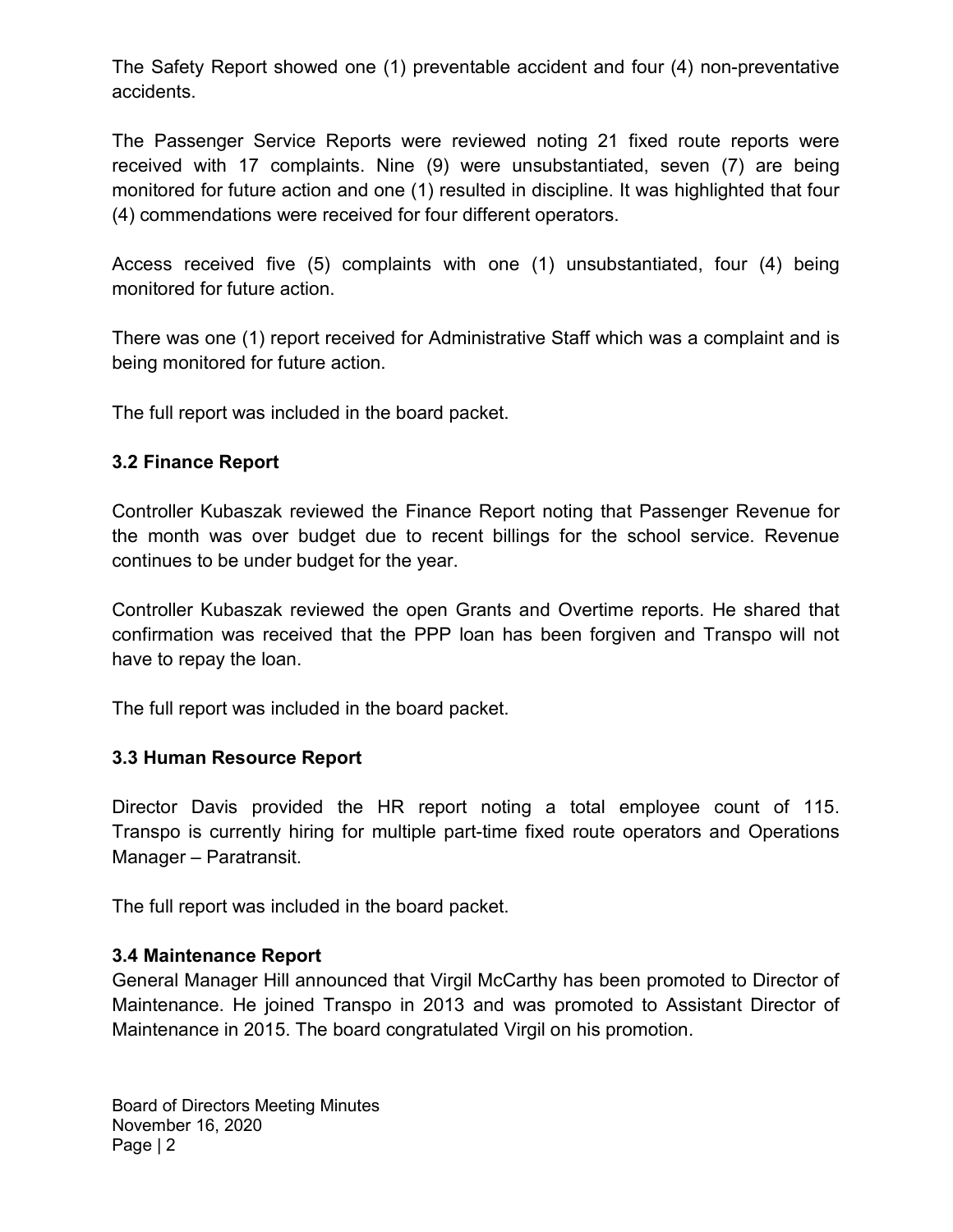General Manager Hill provided the monthly report noting 41 Preventative Maintenance inspections were completed and reviewed the monthly service calls. She noted the department continues to do an exceptional job maintaining the older vehicles.

Member Collier asked about the new buses and anticipated delivery. General Manager Hill responded that the first of 9 new buses will arrive in early February with all delivered by the end of April.

The full report was included in the board packet.

# 3.5 Marketing Report

Director Nelson provided the Marketing Report for October highlighting the first month usage for the Token Transit pilot program

The full report was included in the board packet.

# 3.6 Administrative Report

General Manager Hill reviewed the Administration Report noting the application for the FTA COVID-19 Research Demonstration Grant program was submitted in coordination with MACOG / Interurban Trolley. If awarded the grant funds would provide for a twoyear mobile ticketing program with electronic validation to reduce the operator contact between the farebox and passengers. Vice Chairperson Scicchitano asked about longer term costs associated with the initiative. General Manager Hill explained the associated costs would be the \$600 per vehicle for the electronic validation which includes all software, support and maintenance along with any fees related to pass fares. If Transpo proceeds with such an initiative costs would need to be covered one the grant funding is used.

Member Collier asked about the service provided by the Interurban Trolley and General Manager Hill explained the Interurban Trolley service is run by MACOG with the jointly operated Yellow Line operating between downtown Mishawaka and Elkhart. The Trolley operates additional routes in Elkhart and Goshen.

The full report was included in the board packet.

# 4.0 Introductions to Resolutions

# 4.1 RESOLUTION 61-2020

A RESOLUTION OF THE BOARD OF DIRECTORS OF THE SOUTH BEND PUBLIC TRANSPORTATION CORPORATION, SOUTH BEND, INDIANA APPROVING THE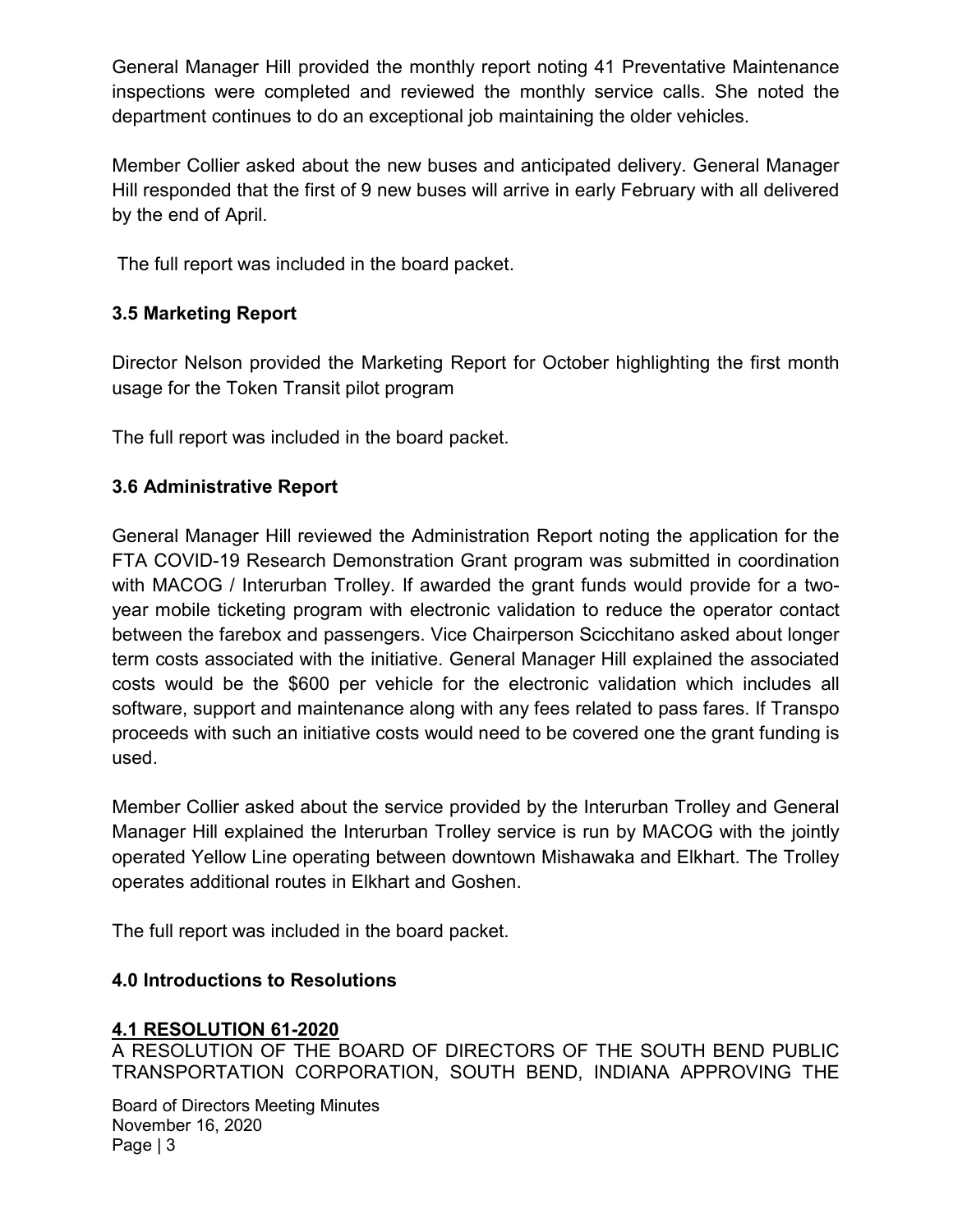FINANCIAL TRANSACTIONS DURING THE MONTH OF OCTOBER WITHIN THE CORPORATION'S CAPITAL IMPROVEMENT FUND.

**Staff Report:** Investments and payments were made from the Capital Improvement Fund during the month of October 2020. The Corporation's share, which is required by the Federal government, totaled \$41,541.59.

Member Tipps asked about a large payment to Midwest Transit and General Manager Hill explained this was for the new paratransit vans scheduled to be delivered this month.

Member Tipps motioned to approve Resolution 61-2020, Secretary Schlunt seconded the motion. The motion passed 6-0.

### 4.2 RESOLUTION 62-2020

A RESOLUTION OF THE BOARD OF DIRECTORS OF THE SOUTH BEND PUBLIC TRANSPORTATION CORPORATION, SOUTH BEND, INDIANA APPROVING THE FINANCIAL TRANSACTIONS INCURRED DURING THE PAST THIRTY-ONE (31) DAYS OF OCTOBER WITHIN THE CORPORATION'S PAYROLL & TRANSPORTATION FUND.

Staff Report: There were a total of 98 checks issued October 1-31 for a total disbursement of \$621,108.36.

Vice Chairperson Scicchitano motioned to approve Resolution 62-2020. Member Tipps seconded the motion. Motion passed 6-0.

#### 4.3 RESOLUTION 63-2020

A RESOLUTION OF THE BOARD OF DIRECTORS OF THE SOUTH BEND PUBLIC TRANSPORTATION CORPORATION, SOUTH BEND, INDIANA AUTHORIZING MANAGEMENT TO ENTER INTO A THREE-YEAR CONTRACT WITH ONE TWO-YEAR OPTION WITH THORNE GRODNIK LLP FOR GENERAL LEGAL SERVICES

Staff Report: An RFP was issued for General Legal Services with one responsive bid received from Thorne Grodnik LLP. In accordance with Transpo's procurement policy, an independent cost estimate was completed and the rate was determined to be competitive.

Member Tipps motioned to approve Resolution 63-2020. Secretary Schlunt seconded the motion. Motion passed 6-0.

# 4.4 RESOLUTION 64-2020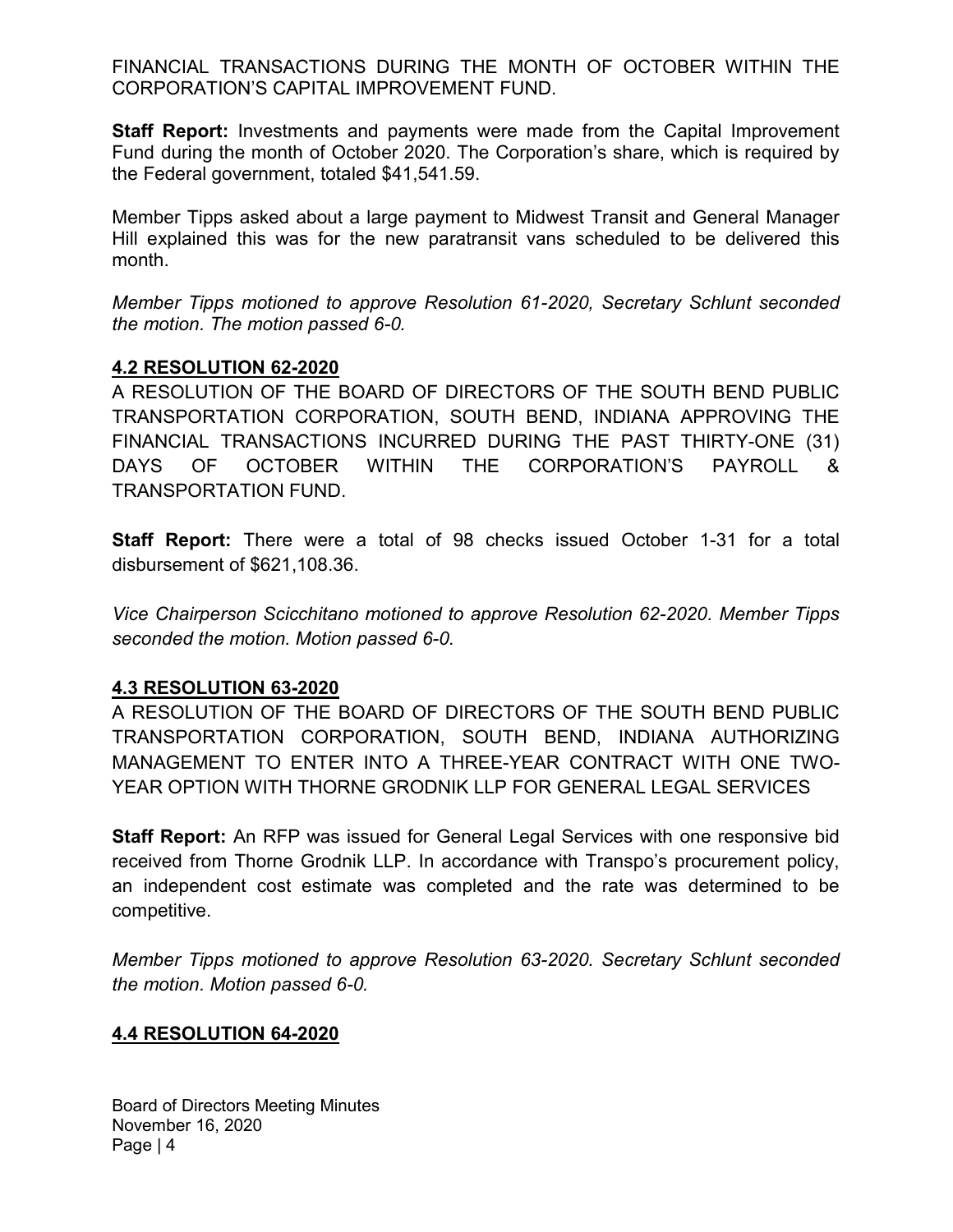A RESOLUTION OF THE BOARD OF DIRECTORS OF THE SOUTH BEND PUBLIC TRANSPORTATION CORPORATION, SOUTH BEND, INDIANA APPROVING THE DISPOSAL OF FIVE (5) PARATRANSIT VANS

Staff Report: The five paratransit vans have exceeded the useful life of five years (all are 10-11 years old). The vehicles will be disposed in accordance with FTA guidelines.

Member Tipps asked if any vehicles were expected to be valued more than \$5,000 and Controller Kubaszak stated it was unlikely. General Counsel Woods asked about the potential for another entity to purchase a vehicle. Controller Kubaszak stated that would only be an option if the vehicles failed to sell on govdeals.com. General Manager Hill also noted that all the vehicles were in poor condition and most likely would not be considered a wise investment.

Member Tipps motioned to approve Resolution 64-2020. Secretary Schlunt seconded the motion. Motion passed 6-0.

### 4.5 RESOLUTION 65-2020

A RESOLUTION OF THE BOARD OF DIRECTORS OF THE SOUTH BEND PUBLIC TRANSPORTATION CORPORATION, SOUTH BEND, INDIANA AUTHORIZING MANAGEMENT TO PURCHASE FLOOR SCRUBBERS FOR THE MAINTENANCE OF TRANSPO FACILITIES

Staff Report: Transpo issued an RFQ for the purchase of four (4) new floor scrubbers to replace the current five that have exceeded their useful life. System Clean was deemed to be the most competitive at a cost not to exceed \$109,318 (\$85,534 Federal and \$23,784 local share).

Member Colliers asked the total cost which was confirmed by Controller Kubaszak who also noted a three-year maintenance agreement at \$800 per year was included.

Member Tipps motioned to approve Resolution 65-2020 and Secretary Schlunt seconded the motion. Motion passed 6-0.

#### 4.6 RESOUTION 66-2020

A RESOLUTION OF THE BOARD OF DIRECTORS OF THE SOUTH BEND PUBLIC TRANSPORTATION CORPORATION, SOUTH BEND, INDIANA APPROVING THE UPDATED TITLE VI PLAN

Staff Report: Director Davis explained the FTA requires updating of the Title VI plan every three years. The plan includes the updated four factor analysis, public participation plan and language assistance plan.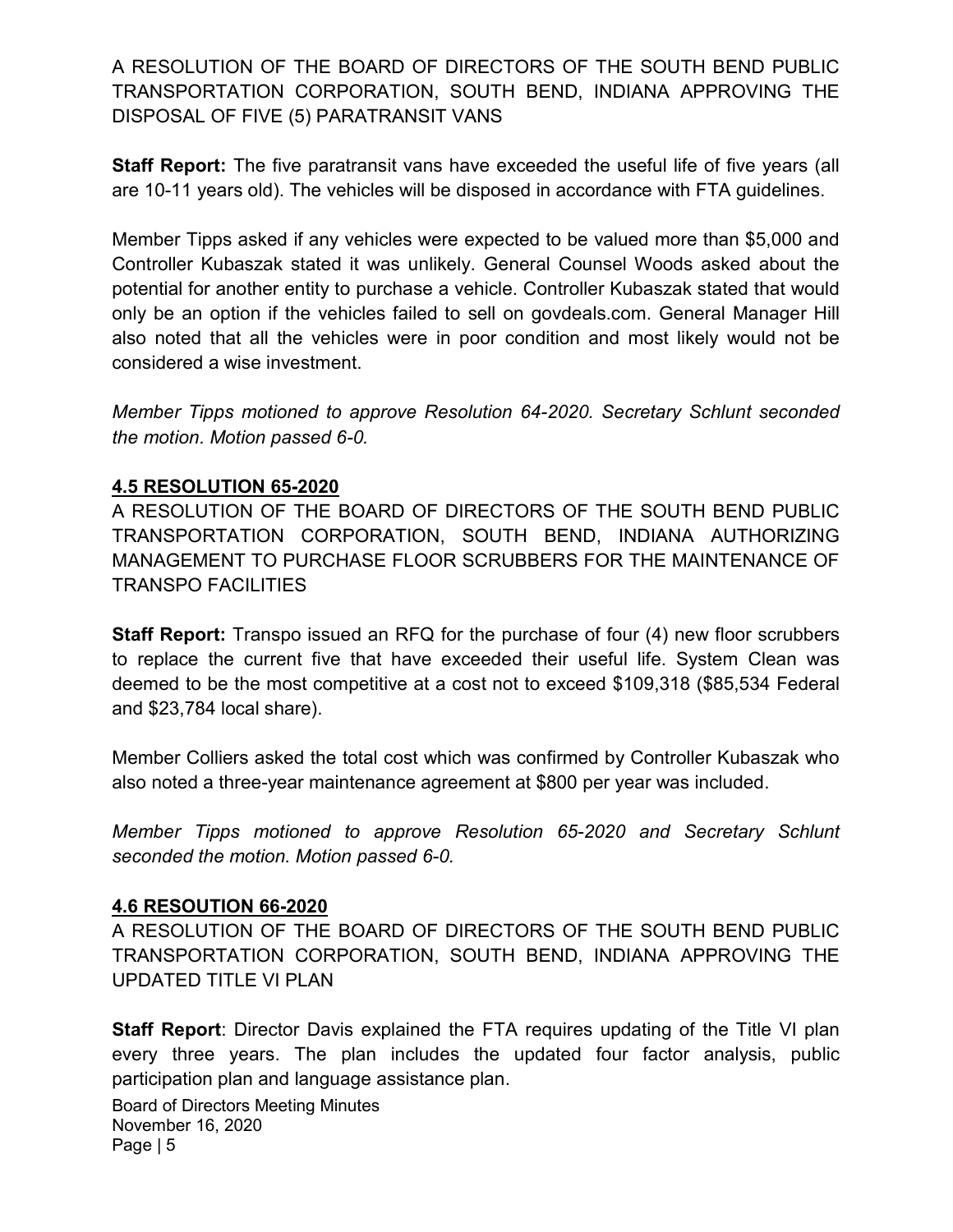Chairperson Kain asked about resources utilized to update the plan and Director Davis explained the FTA provides guidance and the plan structure and required elements.

Member Tipps motioned to approve Resolution No. 66-2020 and Vice Chairperson Scicchitano seconded the motion. The motion passed 6-0.

### 4.7 RESOLUTION 67-2020

A RESOLUTION OF THE BOARD OF DIRECTORS OF THE SOUTH BEND PUBLIC TRANSPORTATION CORPORATION, SOUTH BEND, INDIANA APPROVING THE PUBLIC TRANSPORTATION AGENCY SAFETY PLAN

Staff Report: The FTA requires all federally funded transit agencies to submit a PTASP by December 31, 2020. The plan incorporates current agency safety plans and procedures.

Member Tipps asked if the plan had to be submitted for review. General Manager Hill explained that was part of the plan development process, Transpo submitted a draft of the plan to the Department of Transportation a voluntary review. A checklist was provided along with recommendations that were incorporated in the final plan of the draft. The FTA requires online certification that the plan has been completed, but a physical copy is not submitted for review. She noted the FTA may opt to review during Transpo's Triennial Review.

Member Tipps asked if operators were responsible for determine the severity of hazards. It was explained that employees are responsible for reporting hazards which are then reviewed by the Operations Manager or Supervisor for severity. Operators are able to act if there is a situation that is deemed severe.

Member Collier asked about weather related plans and General Manager Hill explained weather related emergencies are not included in this plan; however, Transpo has separate plans in place for snow emergencies and other weather-related issues.

Member Tipps motioned to approve Resolution 66-2020. Member Collier seconded the motion. Motion passed 6-0.

# 5. Any Other Motions

None

# 6. Chairperson's Report

Chairperson Kain thanked the staff for their ongoing efforts and offeredd Member Tipps, as chair of the Finance Committee, to make a few comments. Member Tipps also